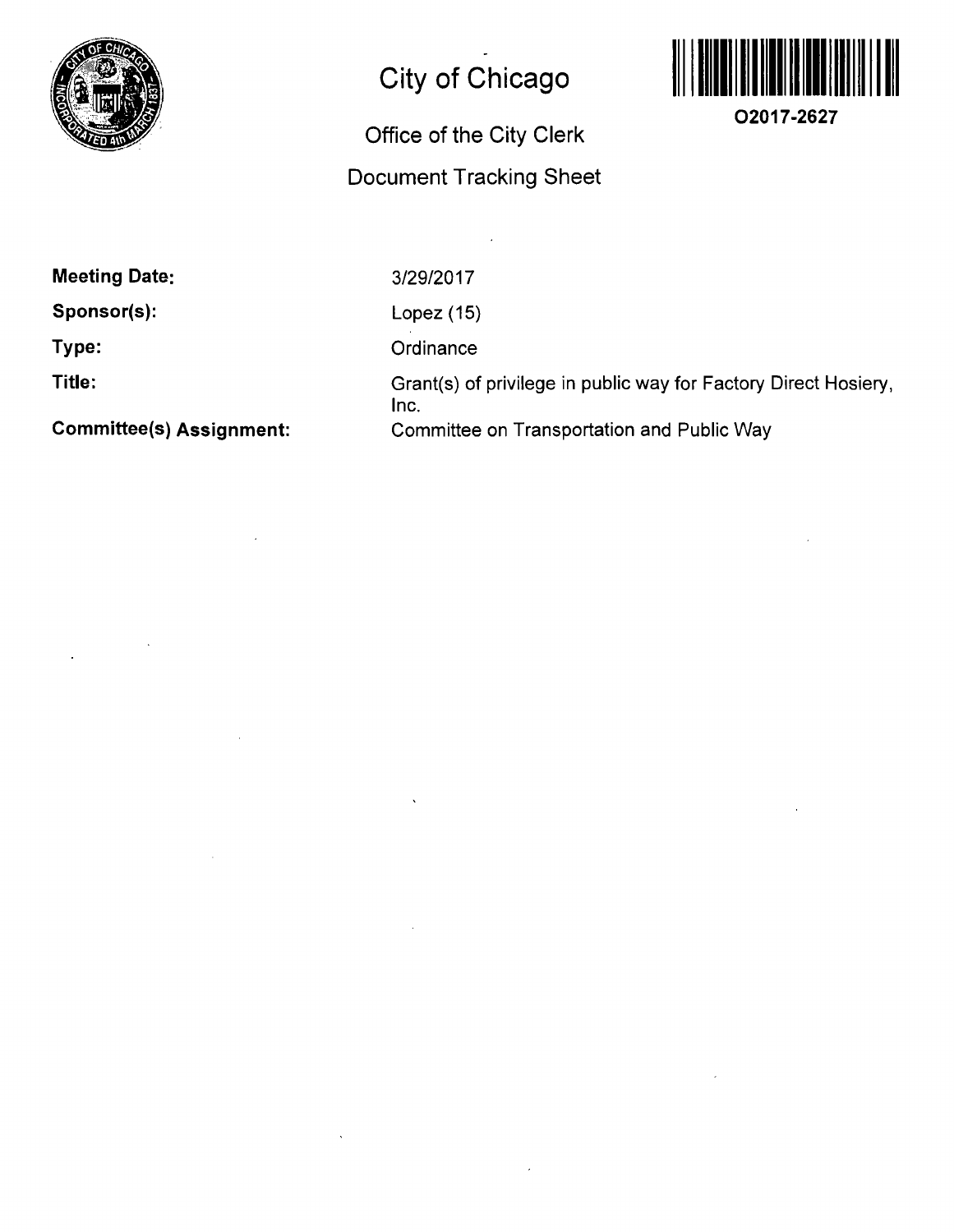**ORDINANCE** FACTORY DIRECT HOSIERY, INC. Acct. No. 385728 - 1 Permit No. 1125580

Be It Ordained by the City Council of the City of Chicago:

SECTION 1. Permission and authority are hereby given and granted to FACTORY DIRECT HOSIERY, INC., upon the terms and subject to the conditions ofthis ordinance to maintain and use, as now constructed, two (2) Security Camera(s) projecting over the public right-of-way for security purposes adjacent to its premises known as 4627 S. Ashland Ave..

Said Security Camera(s) at S. Ashland Avenue measure(s):

Two (2) at point eight three (.83) feet in length, point two five (.25) feet in width and thirteen (13) feet above grade level.

The location of said privilege shall be as shown on prints kept on file with the Department of Business Affairs and Consumer Protection and the Office of the City Clerk.

Said privilege shall be constructed in accordance with plans and specifications approved by the Department of Planning and Development and Department of Transportation (Division of Project Development).

This grant of privilege in the public way shall be subject to the provisions of Section 10-28-015 and all other required provisions of the Municipal Code of Chicago.

The grantee shall pay to the City of Chicago as compensation for the privilege #1125580 herein granted the sum of zero (\$.00) per annum in advance.

A 25% penalty will be added for payments received after due date.

The permit holder agrees to hold the City of Chicago harmless for any damage, relocation or replacement costs associated with damage, relocation or removal of private property caused by the City performing work in the public way.

Authority herein given and granted for a period of five (5) years from and ofter Date of Passage.

Alderman Lopez ∕5th Warð R⊿ {d /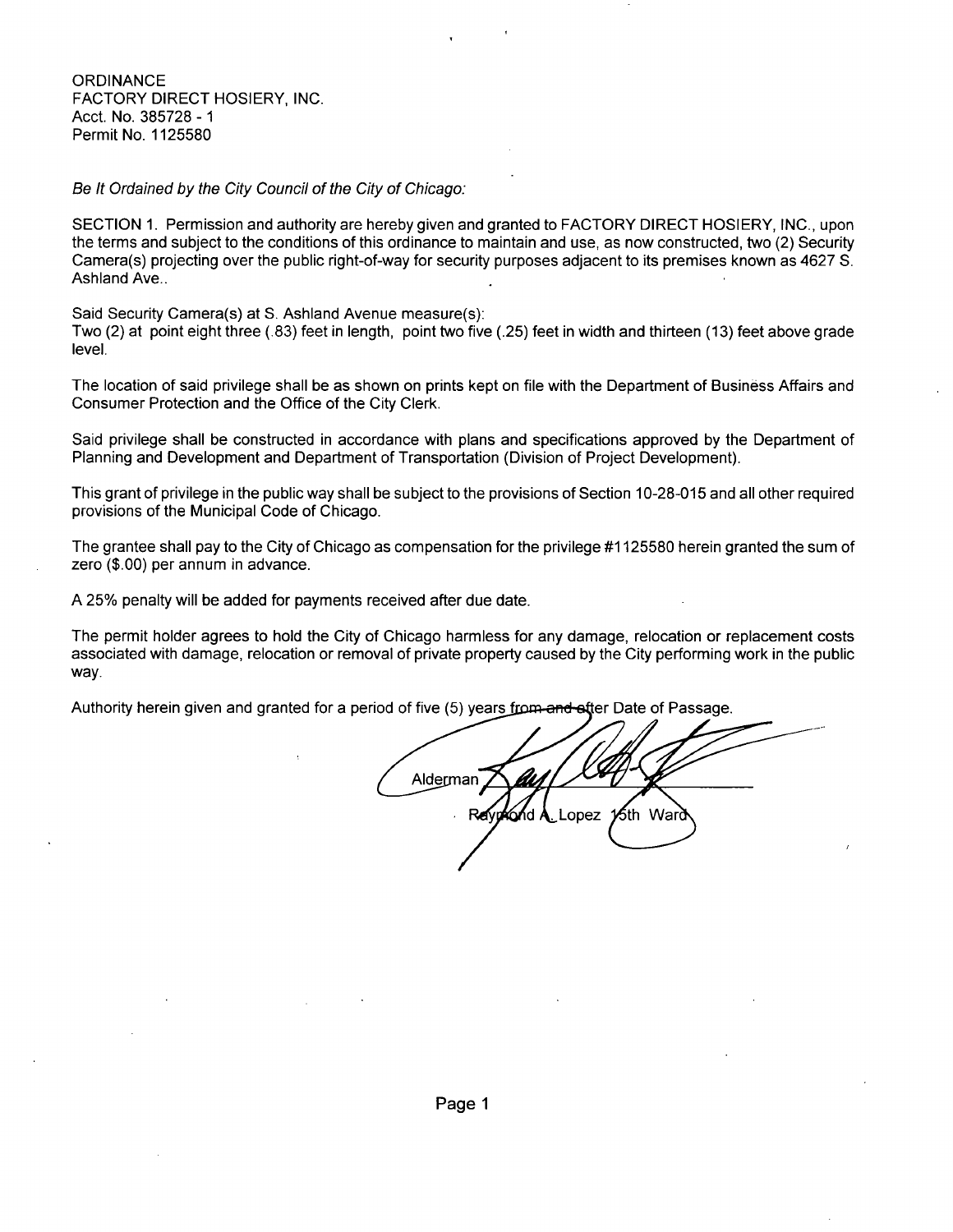$7^{12}$  Inches  $B$ uilding. **DDA** 

(3 Feet Above Ground

 $\ddot{\phantom{0}}$ 

 $\hat{\boldsymbol{\cdot}$ 

 $\ddot{\mathbf{r}}$ 

 $\bar{\mathcal{A}}$